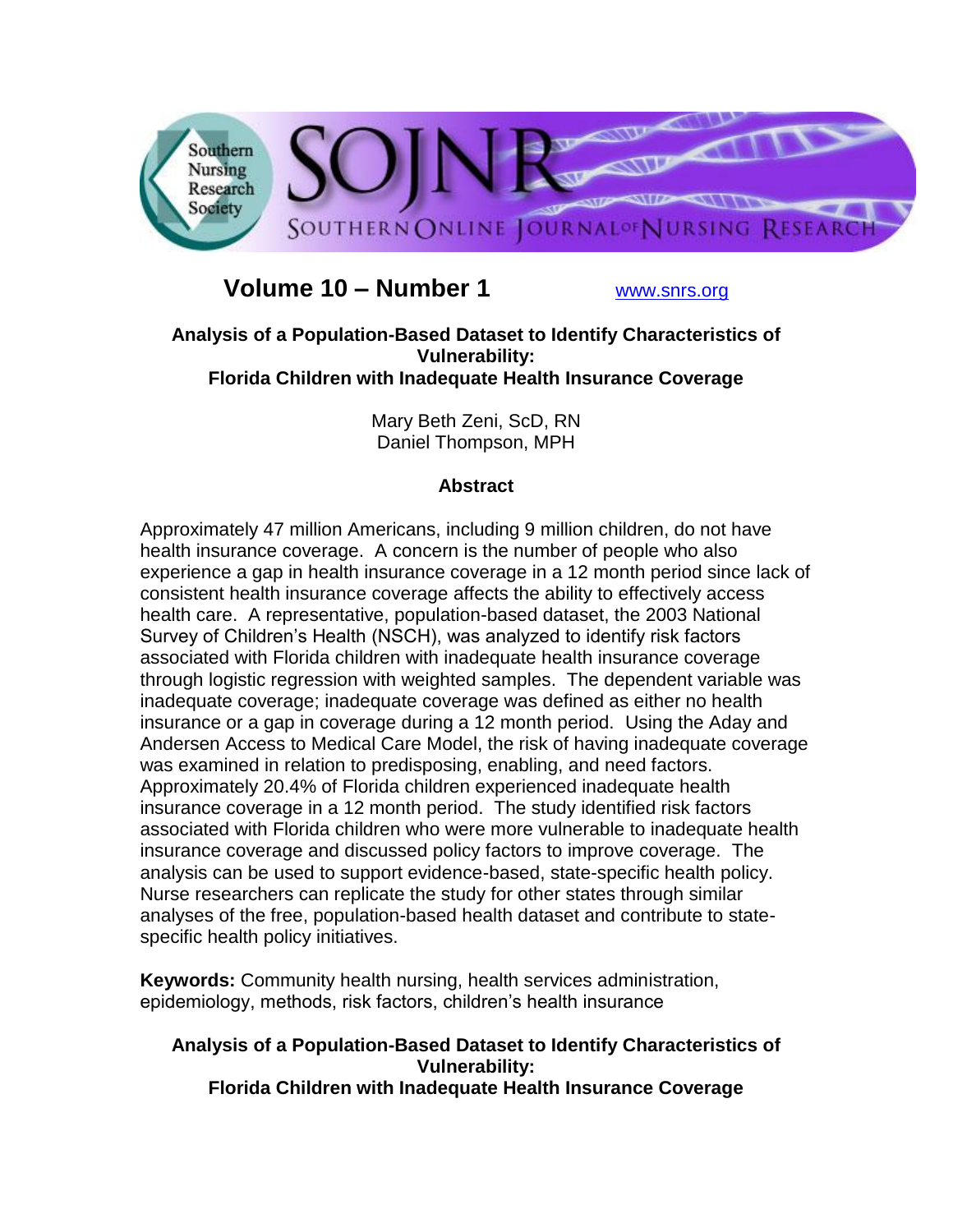#### **Introduction**

A major focus during the 2008 election year and a primary issue in the current health care reform controversy is the growing numbers of Americans without health insurance.**[1,2](http://snrs.org/publications/SOJNR_articles2/n)** Approximately 47 million Americans, or 15.8 percent of the US population, do not have health insurance, representing a 22 percent increase since 2000.**[3](http://snrs.org/publications/SOJNR_articles2/n)** Reasons for this increase include a decrease in health insurance benefits offered by employers and a growing number of jobs without health insurance benefits, resulting in families unable to purchase expensive health insurance premiums.**[4](http://snrs.org/publications/SOJNR_articles2/n)** Approximately 9 million children, or 11.4 percent, do not have health insurance[.](http://snrs.org/publications/SOJNR_articles2/n)**<sup>3</sup>** The number and percent of children who were uninsured had been steadily declining through the 1990s until 2004; there has been an increase in both 2005 and 2006.**[5](http://snrs.org/publications/SOJNR_articles2/n)**

Children lacking health insurance coverage are at increased risk for not being able to access needed health care services.**[6-8](http://snrs.org/publications/SOJNR_articles2/n)**Children who also have periods without health insurance coverage (or a gap in coverage) are at increased risk for not having a regular source of care, decreased access to care, and delayed care compared to children with full, uninterrupted coverage**[9,10](http://snrs.org/publications/SOJNR_articles2/n)**Children with special health care needs (CSHCN), defined as those children who have or are at increased risk for a chronic physical, developmental, behavioral, or emotional condition and who also require health and related services of a type or amount beyond that required by children generally,**[11](http://snrs.org/publications/SOJNR_articles2/n)** are at even greater risk for experiencing harmful effects from lack of insurance, due to their greater needs for health services. Inconsistent coverage for CSHCN has been associated with delayed and decreased access to care.**[12](http://snrs.org/publications/SOJNR_articles2/n)** Parents of CSHCN have less full-time employment and their children are less likely to have employer-sponsored insurance than other children.**[13](http://snrs.org/publications/SOJNR_articles2/n)**

Inadequate health insurance coverage raises additional concerns regarding children"s access to health care and continuity of care. Accessibility to a consistent health care provider is one of the key components in the concept of a medical home as defined by the American Academy of Pediatrics; a medical home is defined as the establishment of an ongoing source of care that includes accessibility, continuity, comprehensiveness, a family-centered approach, coordination, compassionate, and culturally effective services.**[14](http://snrs.org/publications/SOJNR_articles2/n)**

Access and use of a medical home have been associated with better health outcomes at both individual and population-level analyses, decreased costs of care, and less disparities in health between disadvantaged and advantaged groups.**[15,16](http://snrs.org/publications/SOJNR_articles2/n)** A goal of Healthy People 2010 is to increase the proportion of persons who have a specific source of ongoing health care.**[17](http://snrs.org/publications/SOJNR_articles2/n)** Children without adequate and uninterrupted health insurance coverage are placed in a vulnerable position by our society. Previous state-level studies have focused on ranking of states regarding specific indicators, such as uninsurance.**[18](http://snrs.org/publications/SOJNR_articles2/n)** These descriptive studies showed a high level of uninsurance in many states.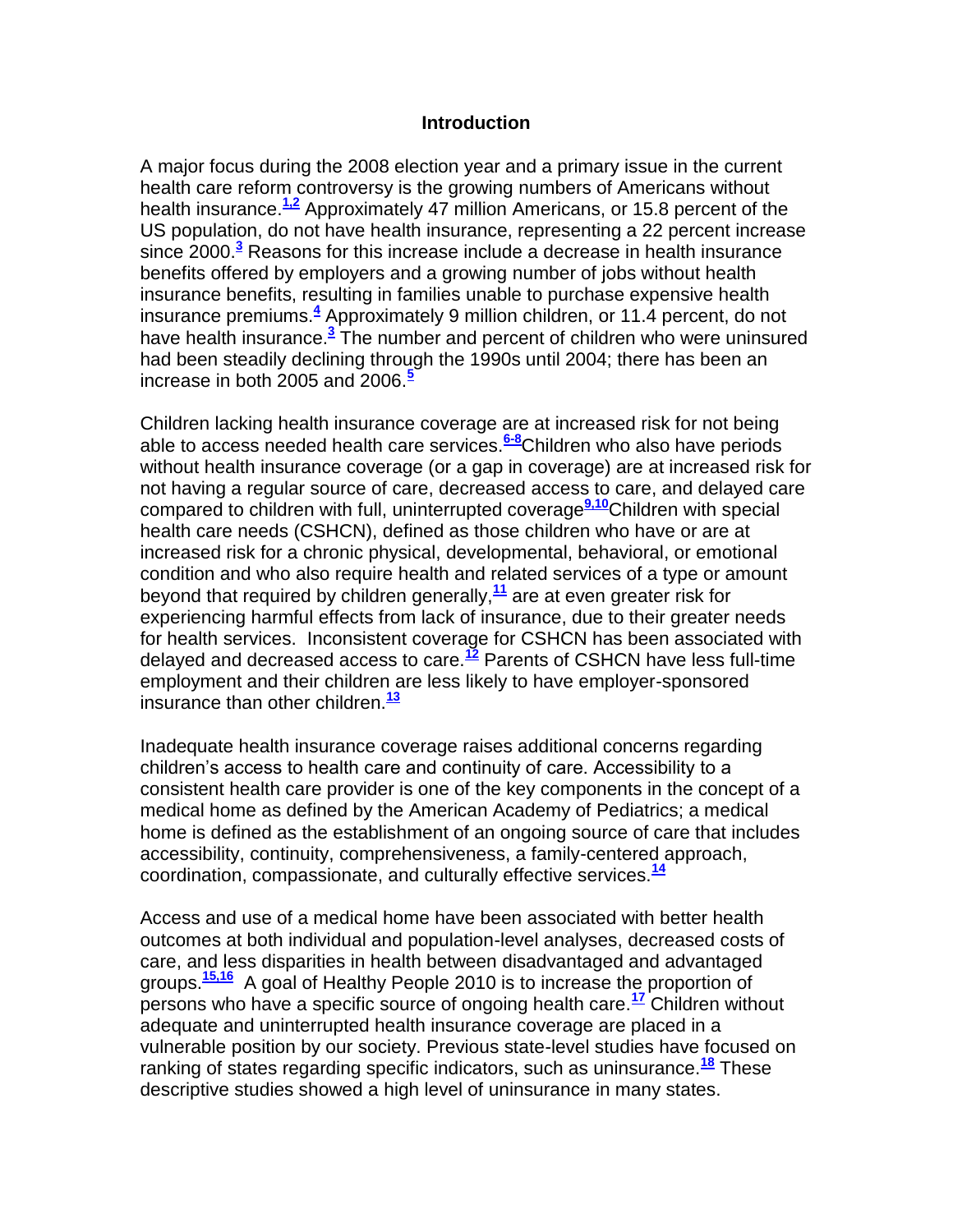In this study, data from a population-based health dataset, the 2003 National Survey of Children"s Health (NSCH), were analyzed through a multivariate approach to determine which Florida children were at risk for not only lack of health insurance, but also gaps in health insurance coverage. The aim of the study was to identify characteristics of a vulnerable group of children in Florida who experienced both lack of health insurance and gaps in coverage over a 12 month period, representing inadequate health insurance. This study goes beyond current literature which reports the prevalence of the problem since this study describes characteristics of vulnerability in a specific state.

The overall goal of this study was to analyze and interpret data to guide the development evidence-based health policy for a specific state. Nurse researchers in other states could replicate this study and examine the same issue to support state-specific, data-driven health policy initiatives.

#### **Methods**

#### *Data*

The NSCH is a public access dataset from a nationwide survey conducted by National Center for Health Statistics at the Centers for Disease Control and Prevention and funded and directed by the Maternal Child Health Bureau of Health Resources and Services Administration. The dataset includes weighted, representative sampling for the nation and individual states. The dataset provides information on various physical, emotional, and behavioral child health indicators and is available for free from government and government-sponsored websites. A university-based group contracted by the government sponsors the following website that includes information on the child health surveys, free access to various surveys, and the ability to research specific questions for frequencies and selected cross tabulations: [http://www.nschdata.org.](http://www.nschdata.org/) The NSCH sample consists of non-institutionalized children ages birth through 17 years of age (unweighted US n = 102,353; weighted US n = 72,736,965).**[18](http://snrs.org/publications/SOJNR_articles2/n)** The Florida sample was used for this study (unweighted Florida  $n = 2,116$ ; weighted Florida  $n = 3,907,632$ ).<sup>[19](http://snrs.org/publications/SOJNR_articles2/n)</sup> The data for these children were weighted to be representative of the population of children in Florida. Each sampled child from a completed interview is assigned a sampling weight and the final, adjusted weight is computed so that the sum of the weights equals the number of children in the state, as determined from the July 2003 Census Bureau estimates and files from Census 2000. **[19](http://snrs.org/publications/SOJNR_articles2/n)**

Details about the dataset were published in previous articles.**[20,21](http://snrs.org/publications/SOJNR_articles2/n)** Approval was obtained from Florida State University Human Subjects Committee.

#### *Conceptual Framework and Study Variables*

The study design was based on the Aday and Andersen Access to Medical Care model.**[22](http://snrs.org/publications/SOJNR_articles2/n)** This seminal model has often been used in public health research to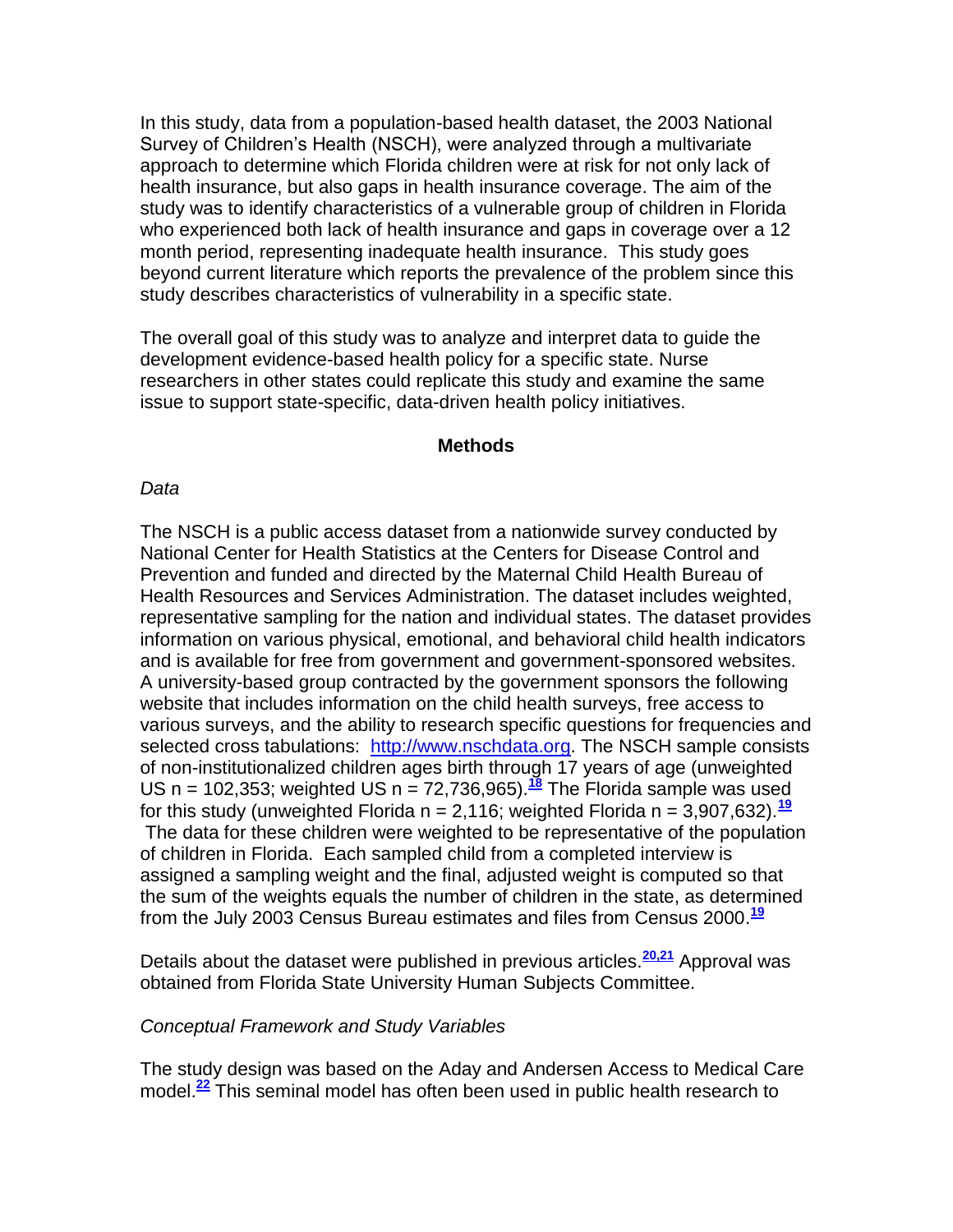study selected access to health care issues since its conceptualization 35 years ago. The dependent, or outcome, variable was lack of health insurance or a gap in coverage in the past 12 months. The questions used to define this variable were " S3Q01: Does [child] have any kind of health care coverage, including health insurance, prepaid plans such as HMOs, or government plans such as Medicaid?" and "S3Q04: [During the past 12 months/Since [his/her] birth] was there any time when [he/she] was not covered by any health insurance?" and "S3Q05: [During the past 12 months/Since [his/her] birth has [he/she] had health coverage?" Lack of health insurance or a gap in coverage reflected inadequate health insurance coverage. The gold standard regarding coverage was the opposite condition, i.e., having uninterrupted coverage in a 12 month period.

The independent variables for the study were selected based on the three components in the Access to Medical Care model: predisposing, enabling, and need. The predisposing component includes variables that describe characteristics that existed prior to the onset of a condition, i.e., age, gender, race/ethnicity, religion, past illness, marital status, family structure, and values concerning health and illness; the enabling component describes the means and resources individuals and families have available to facilitate the use of services, i.e., income, insurance coverage, type and access to a regular source of care, and region of the country; and the need component refers to illness level, either perceived by the individual or evaluated by a health care professional.**[21](http://snrs.org/publications/SOJNR_articles2/n)**

In addition, individual variables were selected from the survey that reflected contemporary concerns noted in the literature, such as if the parents were born in the US, primary language at home, regular employment by an adult in the household, parents' health insurance coverage, and if the child has access to a medical home. The survey dataset included specific information pertaining to race (such as Black) and ethnicity (Hispanic).

For the purposes of this analysis, children were classified according to the income of their household. Children in households with incomes below the Federal poverty level for 2003 were classified as below poverty level. Children in households with incomes above the poverty level income but below 200% of the poverty level income were classified as between poverty level and 200% of poverty level income. Likewise children were classified as between 200% and 399% of poverty level income and 400% of poverty level income and above. For example, the Federal poverty level income for a family of 4 in 2003 was \$18,400. Children in households below this income were classified as below poverty level. A household income of 2 times \$18,400 is \$36,800 and is referred to as 200% of poverty level income. Children in households with incomes between \$18,400 and \$36,800 were classified as between poverty level and 200% of poverty level. Information on federal poverty levels can be accessed at: [http://aspe.hhs.gov/poverty/03poverty.htm.](http://aspe.hhs.gov/poverty/03poverty.htm)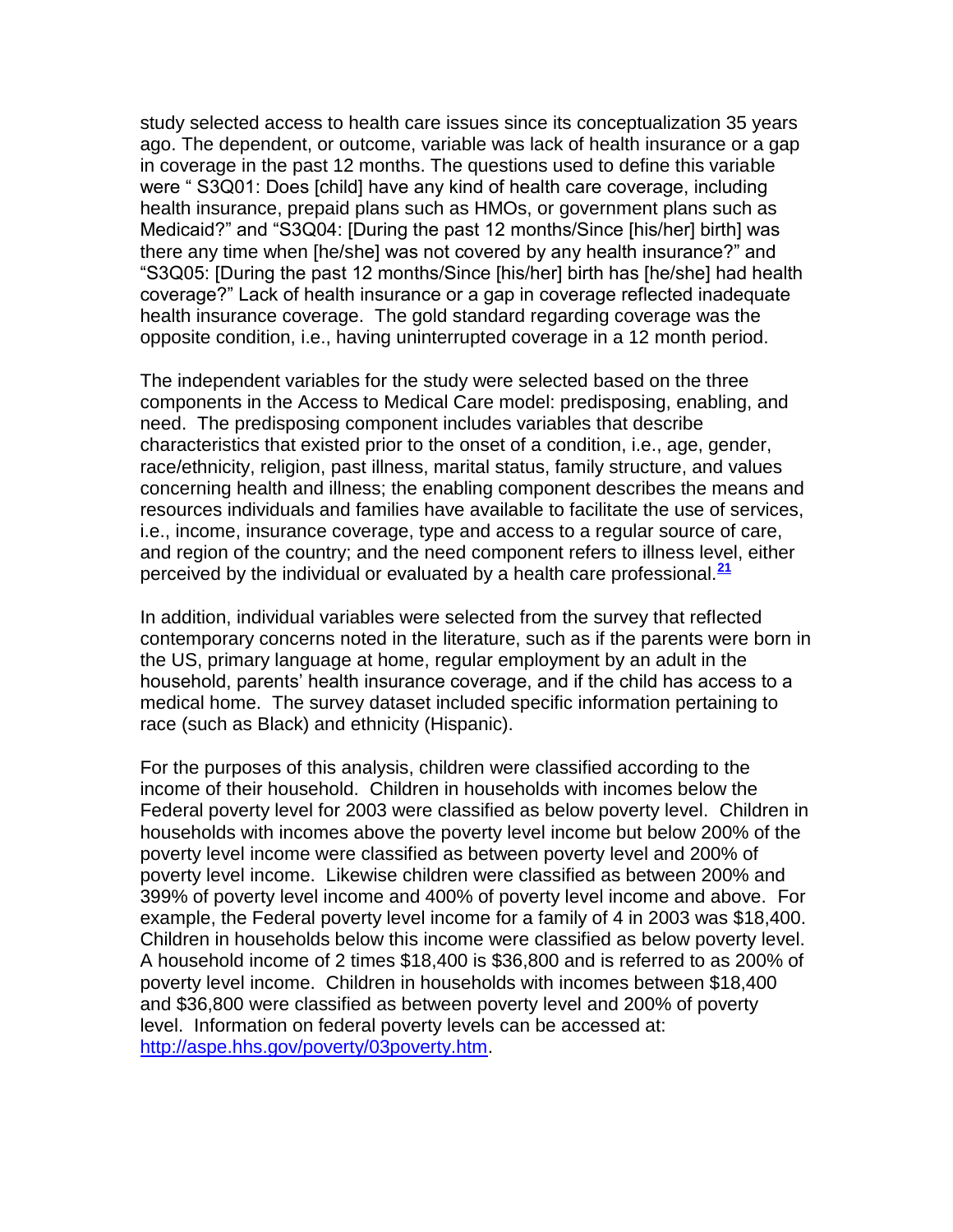The medical home variable was a derived variable developed by the Child and Adolescent Health Initiative and based on the American Academy of Pediatrics definition of medical home.**[23](http://snrs.org/publications/SOJNR_articles2/n)** A derived variable implies that a group of variables from the survey were combined to reflect the attributes of a specific condition, i.e. medical home. Two variables reflecting chronic conditions and special needs indicator were developed in collaboration with Newacheck and used in a previous study.**[24](http://snrs.org/publications/SOJNR_articles2/n)** The independent variables of the study in relation to the three major components of the Access to Medical Care model are listed in Table 1.

## *Statistical Analyses*

SUDAAN version 9.0.1**[25](http://snrs.org/publications/SOJNR_articles2/n)** was used for the regression analysis to account for the complex weighted sampling survey design. SAS software version 9.1**[26](http://snrs.org/publications/SOJNR_articles2/n)** was used to perform correlation functions. Scaled or normalized weights were used for the SAS correlation functions such that the sum of the scaled weights was equal to the unweighted sample size, and the scaled weights were proportional to the complex sample weights. Regression analysis was used to assess the independent association of the independent variables with the dependent variable. Logistic regression was used to estimate adjusted odds ratios (AOR) and 95% confidence intervals (CI). Multicollinearity among all of the variables was assessed by the nonparametric rank correlation test Kendall"s Tau b with scaled weights. Values greater than 0.30 were considered evidence of possible multicollinearity; this value was recommended and is the based on the expert opinion of epidemiologists who developed the dataset.

A stepwise regression analysis was conducted to examine possible confounding issues pertaining to the Hispanic variable. The analysis first eliminated the variable "primary language in household not English" from the full model; the second analysis eliminated both "primary language in household not English" and "neither parent has health insurance" variables. In the third analysis, four variables were eliminated: "primary language in the household not English", "neither parent has health insurance", "parents have less than high school education", and "parents have high school education, no college". The final analysis eliminated the previous four variables and the four poverty level variables.

## **Results**

An estimated 785,617 (20.4%) of Florida"s children experienced inadequate health insurance coverage in 2003 (Table 2), defined as no health insurance or a gap in coverage the past 12 months. Over 14% of children in Florida had a recent period without health insurance, while another 6.3% had no coverage in the year before the interview. The proportion of children having inadequate coverage varied by subgroups in the population as defined by the independent variables. Table 2 indicates that about 19% of the children aged 0 to 12 years lacked continuous health insurance coverage while the percentage for children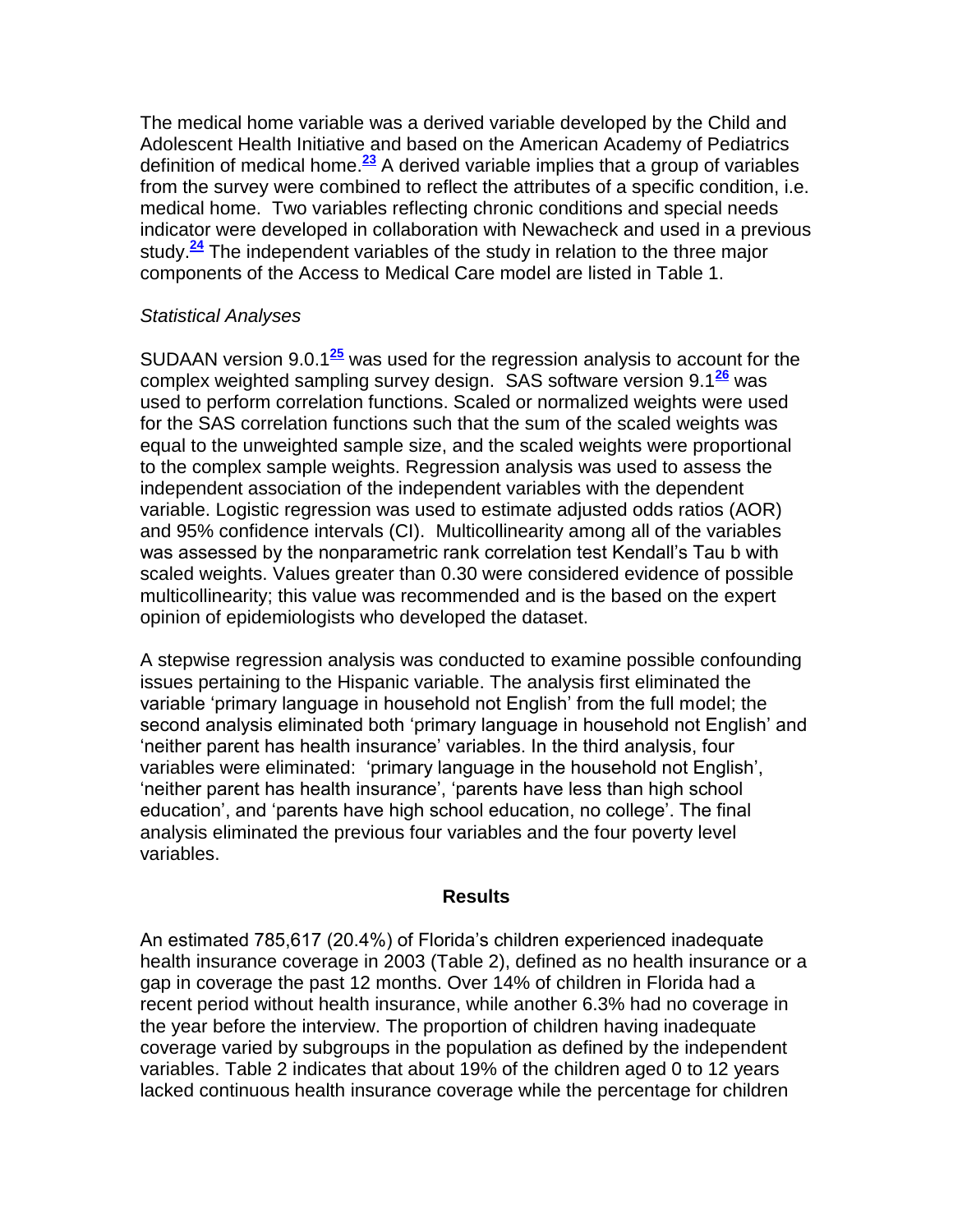ages 13 to 17 with gaps in coverage increased to 23.5%. Many of the independent variables were associated with high percentages of inadequate health insurance coverage. For example, the highest percentage, 54.5%, was associated with neither parent having health insurance. Other characteristics associated with high percentages of inadequate coverage were: highest education in household less than a high school education (43.2%), primary language used in household not English (41.5%), and no one in the household employed full time (31.6%).

Table 3 presents the prevalence of Florida children with inadequate health insurance coverage by each independent variable. The highest age group of children experiencing inadequate coverage was the 5 – 12 year olds (42.6%). Higher percentages were noted if the child did not have a medical home (68.6%), neither parent had health insurance (49.1%), and if a child was not from a 2 parent family (42.8%). Over 60% of the children with inadequate health insurance were from families at less than 200% of the federal poverty level.

Results of the multivariate logistic regression analysis are presented in Table 4. Variations between unadjusted and adjusted odds ratios were noted for selected variables, especially Hispanic. The unadjusted odds ratio for Hispanic is 2.11 and is statistically significant with a 95% confidence interval of 1.59 to 2.81. In comparison, the adjusted odds ratio is 0.73 and is not statistically significant with a 95% confidence interval of 0.42 to 1.28. Evidently, the association between Hispanic ethnicity and health insurance gaps is influenced by associations between Hispanic ethnicity and some of the other variables. When this is adjusted for, the independent association between Hispanic ethnicity and health insurance gaps is not significant.

Results of the stepwise regression analysis clarified the relationship between Hispanic and selected variables. The analysis first eliminated the variable "primary language in household not English" with no notable changes in the results. Next, when both "primary language in household not English" and "neither parent has health insurance" variables were eliminated, significance was noted for the variable "parents have less than high school education" and borderline significance was found for two variables: Hispanic and "child did not have a medical home". The elimination of four variables in the third analysis, "primary language in the household not English', 'neither parent has health insurance', "parents have less than high school education", and "parents have high school education, no college', resulted in Hispanic ethnicity being significant with an AOR of 1.60 (95% CI= 1.15, 2.22). Borderline significance was noted with 'child did not have a medical home' (AOR = 1.48, 95% CI= 1.06, 2.07). The AOR for poverty increased with each stepwise regression. When the previous variables and all four of the poverty level variables were eliminated, significance was noted among Hispanic, "not a two parent family", and "child did not have a medical home". Borderline significance was noted for "child had a chronic moderate or severe condition'. The results of the stepwise regression analysis suggest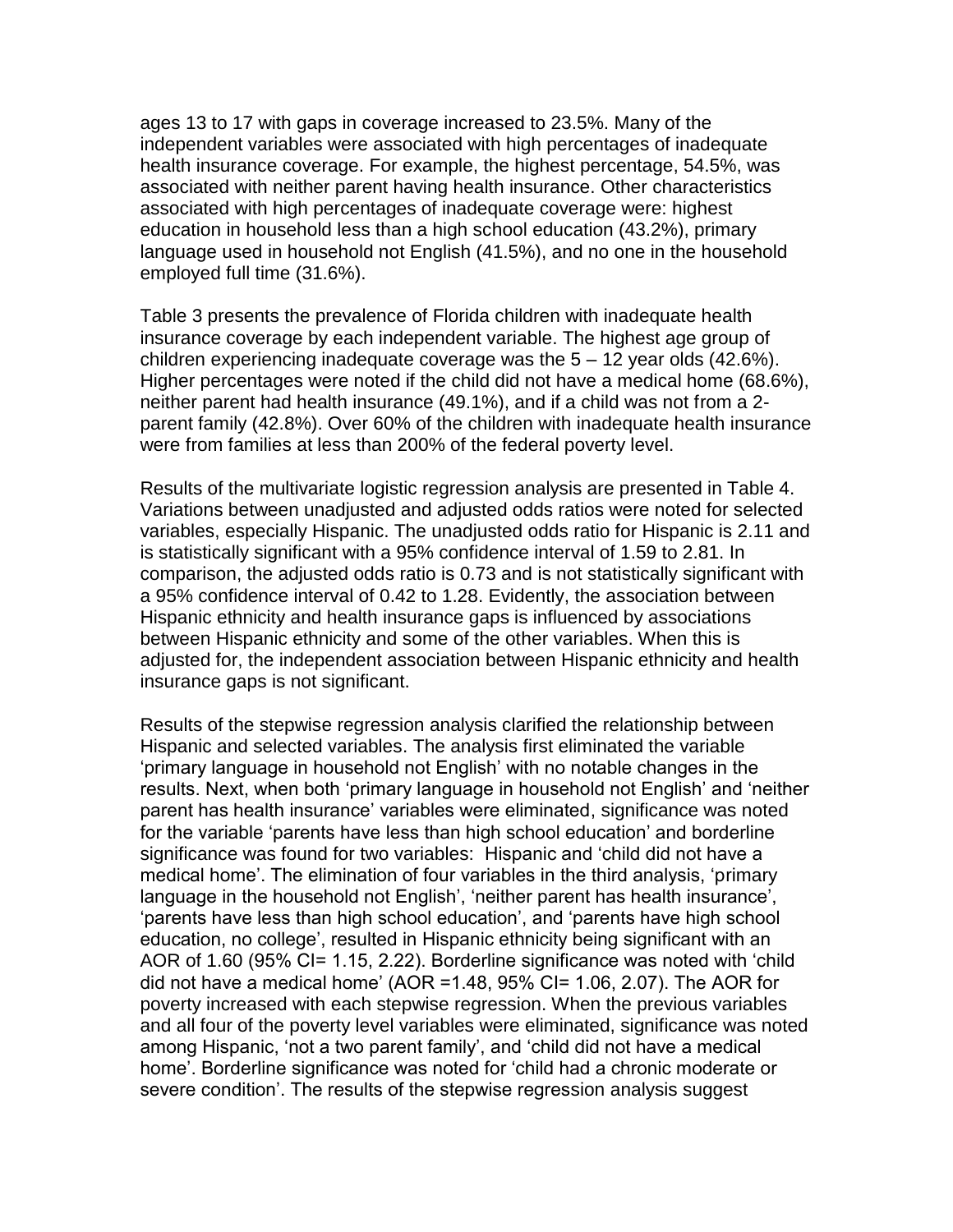confounding influence between Hispanic and the following variables: "primary language in the household not English', 'neither parent has health insurance', "parents have less than high school education", "parents have high school education, no college", and all levels of poverty (i.e., family below federal poverty level, family 100% to 199% poverty level, family 200% to 399% poverty level, and poverty level unknown). In summary, after adjusting for these potentially confounding variables listed above, Hispanic ethnicity was not significantly associated with higher odds of inadequate health insurance coverage in Florida.

Findings of the regression analysis based on the Aday and Andersen Access to Medical Care model indicated that the following Florida children were significantly more vulnerable to experiencing inadequate health insurance coverage: primary language in household not English, family below federal poverty level, family 100% to 199% federal poverty level, family 200% to 399% federal poverty level, family poverty level unknown, and neither parent has health insurance. Vulnerability to inadequate health insurance coverage was not noted by age group, gender of child, race, ethnicity, family structure, education level in household, employment status of parents, child"s access to medical home, presence of a moderate or severe chronic condition, and presence of a special health care need.

Results of Kendall"s correlation noted results above 0.30 among the following sets of variables: primary language not English and Hispanic (0.68); poverty and education (0.45); parents do not have health insurance and primary language not English (0.33); and indicator of a chronic condition and presence of moderate or severe chronic condition (0.41). The relatively high correlations between these variables indicated there may be some loss of statistical power due to multicollinearity, but the analytic relevance of retaining these variables in the model justified the potential loss of statistical power.

## **Discussion**

Slightly over 20% of Florida children experienced inadequate health insurance coverage in 2003, based on this analysis of the 2003 National Survey of Children"s Health. The outcome variable of inadequate coverage included children without or gaps in health insurance coverage in the past 12 months. The prevalence rate of 20% represented a notable number of children considering the availability of health insurance programs for lower income families in Florida, including families who qualify for government assistance. This finding is consistent with previously released data that reported 20.2% of Florida children lacked consistent health insurance coverage in the past year compared to 14.9% nationally.**[18](http://snrs.org/publications/SOJNR_articles2/n)**

The significant findings of this study were associated with selected predisposing and enabling factors of the Aday and Andersen model. Specifically, Florida children at-risk were from families where the primary language at home was not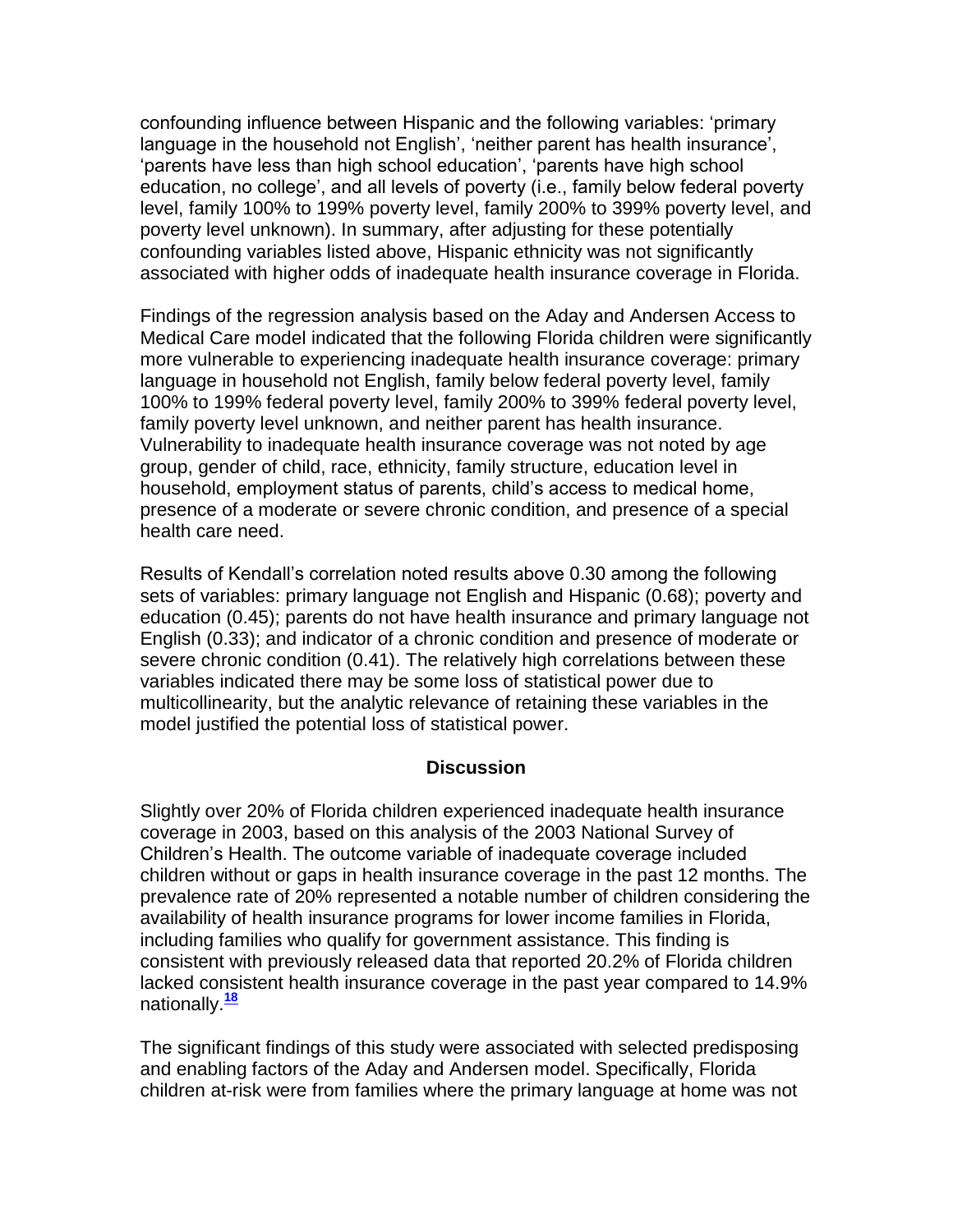English, families living at federal poverty levels below 400%, and one or both parents did not have any health insurance coverage.

Florida has experienced a 60.6% change in the number of foreign-born people between 1990 and 2000, with an increase to 16.7% of foreign-born residents in 2000; more than two-thirds, or 77.8%, of all foreign-born residents in Florida are from Latin America.**[3](http://snrs.org/publications/SOJNR_articles2/n)** This study did not find significance based on Hispanic ethnicity with the Aday and Andersen model, but did identify confounding variables that significantly influenced Hispanic in a stepwise regression analysis. Thus, it is important to continue to assess the relationship between ethnicity and confounding variables, such as primary language used at home, parents" health insurance status, household education level, and level of poverty. For example, Florida has a sizable Haitian population and this group may not be reported in population-based datasets since a specific classification choice is not available to Haitians. But Haitians may include a number of families who speak Haitian-Creole at home instead of English, whose parents do have health insurance, and have annual incomes at lower federal poverty levels. As noted by Krieger, continued dialogue related to race and ethnic classifications in public health is needed to "develop informed analyses and policy recommendations relevant to understanding and altering societal distributions and determinants of health" (page 1688).**[27](http://snrs.org/publications/SOJNR_articles2/n)**Continued research is needed to identify socioeconomic characteristics that contribute to the vulnerabilities of groups in our society instead of a general race/ethnicity classification or label.

The percent of Floridians living below poverty level in 2003 was 13%, resulting in a ranking of 21 in the nation.**[28](http://snrs.org/publications/SOJNR_articles2/n)** Of the 21 states with higher percentages of people living below the poverty level, 13 or 62% could be classified as southern states. Florida ranked 14 in the percent of children under 18 years below the poverty level in 2003, tying with California at 19%.**[29](http://snrs.org/publications/SOJNR_articles2/n)** Ten of the 13 states, or 77%, with higher percentages of children under 18 living in poverty were southern states. In 2006, Florida ranked 24 in median income**[30](http://snrs.org/publications/SOJNR_articles2/n)** and southern households continued have the lowest median incomes in the nation.**[31](http://snrs.org/publications/SOJNR_articles2/n)** Regional disparity in child health outcomes were noted in the Deep South compared to other areas of the US, including percent of children living in poverty and percent of children in families where parents lack full-time employment.**[32](http://snrs.org/publications/SOJNR_articles2/n)**

A substantial number of Floridians are employed in the service industry, occupations that are associated with a lack of health insurance benefits. Florida ranked fifth in the nation for the percent of civilians employed full or part time in service occupations in 2004, with a weighted average of 18.2%.**[33](http://snrs.org/publications/SOJNR_articles2/n)** Using a 3-year average from 2004-2006, 20.3% of Floridians did not have health care coverage and only two other states, New Mexico and Texas, had higher percentages.

Limitations of the study include the respondents" correct understanding of the questions, especially questions about health status and needs, and correct responses to the questions. Health conditions reported by the parents or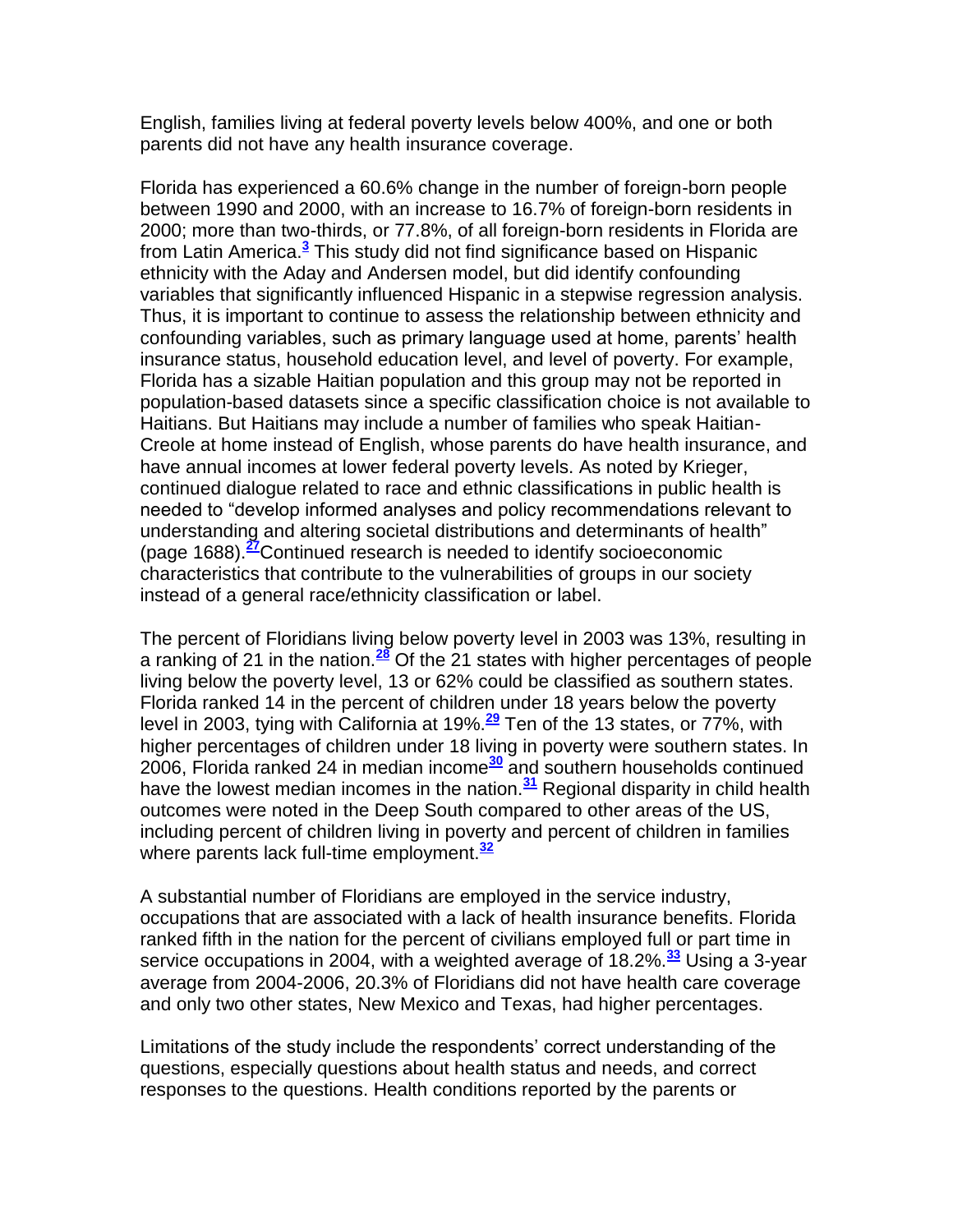guardians were not confirmed through a review of health care records or assessment of the child. Hispanic ethnicity did not take into account cultural variations among groups who would identify as Hispanic. A more detailed study of cultural might find variations among Hispanic subgroups, especially the effect of acculturation on access to health care including health insurance coverage.

The Aday and Andersen model is beneficial in discussing the importance of the study"s major findings from a health policy perspective. The enabling factors of the model are considered more changeable from a policy perspective.**[34](http://snrs.org/publications/SOJNR_articles2/n)** More enabling independent variables were significant in this study than the other two factors in model, predisposing and need. Five of the 7 enabling independent variables (71%) were significant compared to 1 of 9 (11%) of the variables classified as predisposing. None of the independent variables classified as need was significant. Policy should focus on the significant variables that can be changed to improve access to health care, i.e., poverty level and parents" lack of health insurance.

Universal health care coverage is needed for all people residing in the US regardless of employment status, occupation, socioeconomic class, documentation of citizenship, and family structure. The current costs associated with health insurance coverage prevent many uninsured middle-income Americans from purchasing health care policies.**[35](http://snrs.org/publications/SOJNR_articles2/n)** There are noted variations among states in social programs such as Medicaid and the State Children"s Health Insurance Program (SCHIP), with Florida scoring low in a ten-variable index of administrative responsiveness to the disadvantaged.**[36](http://snrs.org/publications/SOJNR_articles2/n)** Universal coverage could eliminate the variations in state coverage.

The Access to Medical Care Model can also identify strengths in current health policy and program implementation. Positive findings include that Florida children with a reported moderate or severe health condition, a possible special health care need, and children without a medical home did not significantly experience higher levels of discontinuous health insurance coverage. These findings can be viewed as an asset since the results suggest the most vulnerable children, children with special health care needs, are not experiencing disruption in health insurance coverage that could negatively affect their overall access to care. Additional research is needed with a population-based data set that focuses on children with chronic conditions, such as the National Survey of Children with Special Health Care Needs, to further study access to health care among a more vulnerable group of children and to confirm these findings.

A subsequent NSCH was recently released and available for analysis. This survey covered the period from April, 2007 to July, 2008. A similar study can be conducted with this latest dataset to examine differences between the two time periods. The latest survey does not contain questions about the parents" health insurance status, though, so an exact replication of this study is not possible. Future survey development should aim to keep the same set of variables to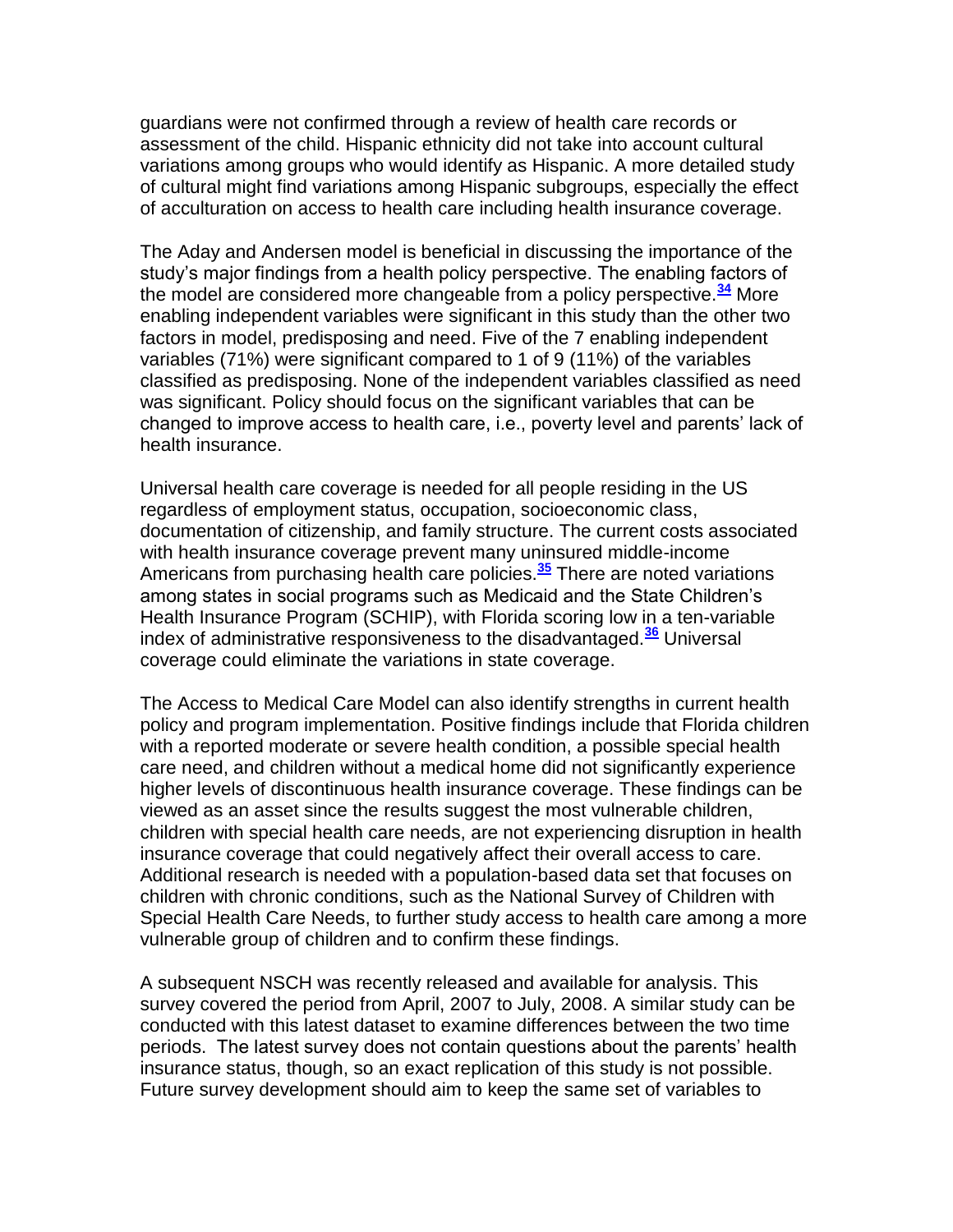measure any possible changes that could be the result of changes in health policy.

While the dataset can identify characteristics of Florida children with inadequate health insurance, additional research is needed to study issues that have emerged since completion of the NSCH. For example, current economic conditions are leading to unemployment with subsequent loss of health insurance for families. Future research is needed to ascertain if current government programs are adequate in providing newly uninsured families with coverage.

In summary, further macro-level policy approaches are necessary to improve overall health outcomes. Woolf noted that while income is a significant determinant of health and a powerful predictor of health status, three current phenomena impacting income require the attention of the health care community: increasing poverty rates, decreasing household incomes, and widening income inequity.**[37](http://snrs.org/publications/SOJNR_articles2/n)** Until the US is committed to thoroughly address interacting social determinants of health, any single measure will result in a temporary solution and contribute to the further piecemeal approach in resolving our major problems. While it is important to advocate for improved access to services for children, profound measures are needed to improve education and employment opportunities and end poverty in one of the wealthiest nations in the world. We need to proactively critique, as Sheldon Danzinger challenged us to do in his paper on child poverty, why Americans tolerate a high level of poverty and the devastating consequences.**[38](http://snrs.org/publications/SOJNR_articles2/n)**

## **References**

- 1. Wyden, R. and Bennett, B. (2008). Finally, fixing health care: What"s different now? *Health Affairs*, *27*(3), 689-692.
- 2. Lake, C.C., Crittenden, R.A., and Mermin, D. (2008). Health care in the 2008 election: Engaging the voters. *Health Affairs*, *27*(3), 693-698.
- 3. DeNavas-Walt, C.B. Proctor, B.D., and J. Smith, J. (2008) *Income, Poverty, and Health Insurance Coverage in the United States: 2007*. *U.S. Census Bureau,* Retrieved: August 29, 2009, <http://www.census.gov/prod/2008pubs/p60-235.pdf>.
- 4. Collins, S.R., Davis, K., Doty, M.M., et al. (2006) *Gaps in health insurance: An all-American problem.* The Commonwealth Fund, pub. No. 920. Retrieved November 15, 2007, from [http://www.commonwealthfund.org/publication](http://www.commonwealthfund.org/publications).
- 5. Holahan J. and Cook A. (2008). The US economy and changes in health insurance coverage, 2000-2006. *Health Affairs*, *27*(2), 135-44.
- 6. Holl, J.L., Szilagyi, L.E., Rodewald, R.S., et al. (1995). Profile of uninsured children in the United States. *Archives of Pediatrics & Adolescent Medicine, 149*(4), 398-406.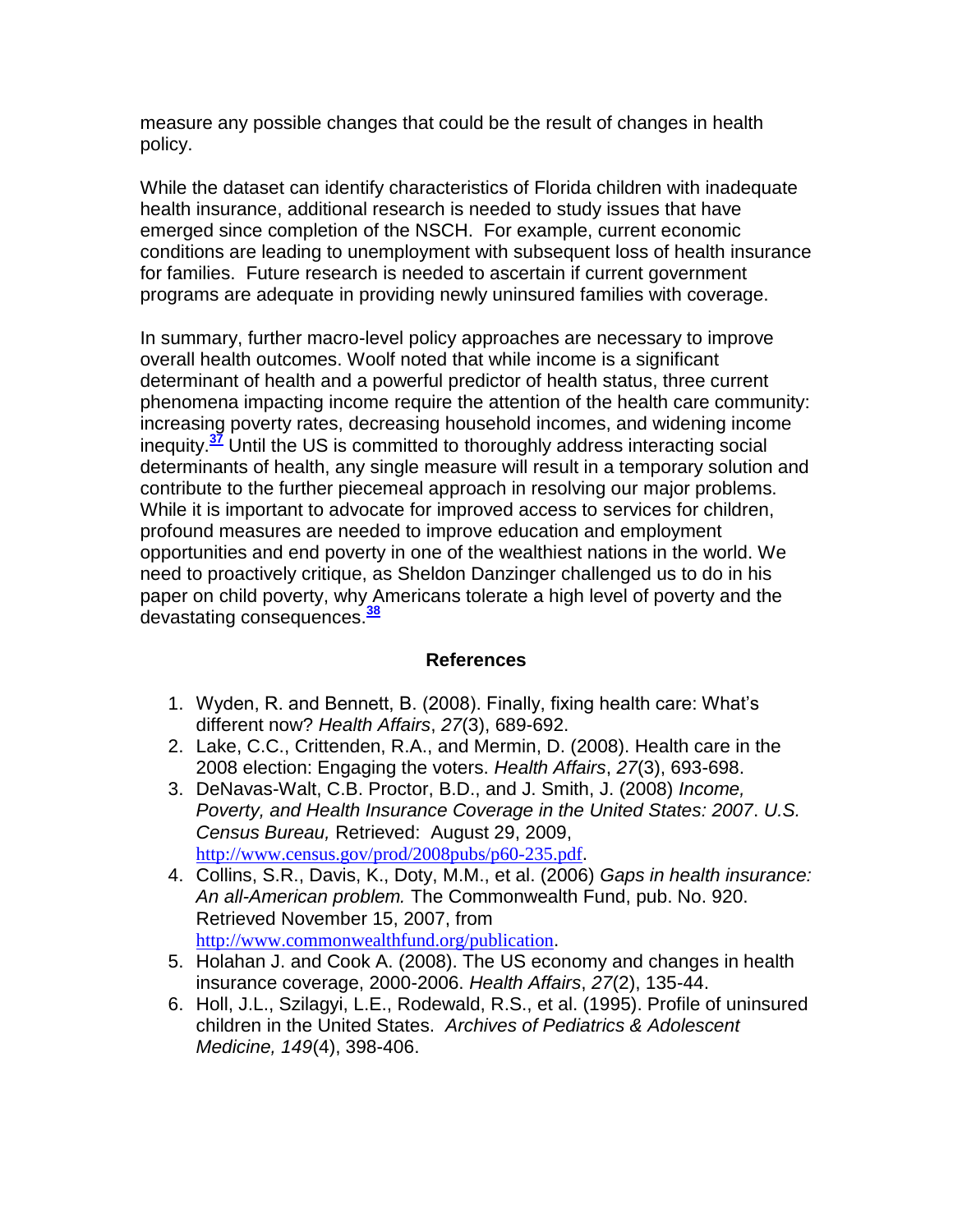- 7. Lave, J.R., Keane, C.R., Lin, C.J., et al., (1998). Impact of a children"s health insurance program on newly enrolled children. *Journal of the American Medical Association*, *279*(22), 1820-1825.
- 8. Newacheck, P.W., Hughes, D.C., Hung, Y., et al. (2000). The unmet health needs of America"s children. *Pediatrics, 105*(4), 989-997.
- 9. Olson, L.M., Tang, S.S., and Newacheck, P.W. (2005). Children in the United States with discontinuous health insurance coverage. *The New England Journal of Medicine, 353*(4), 382-391.
- 10.Kogan, M.D., Alexander, G.R., Teitelbaum, M.A., et al. (1995). The effect of gaps in health insurance on continuity of a regular source of care among preschool-age*d children in the United States. Journal of the American Medical Association, 274*(18),1429-1435.
- 11.McPherson, M., Arango, P., Fox, H., et al. (1998). A new definition of children with special health care needs. *Pediatrics, 102*(9),137-140.
- 12.Kogan, M.K., Newacheck, P.W., Honberg, L. et al. (2005). Association Between Underinsurance and Access to Care Among Children With Special Health Care Needs in the United States. *Pediatrics, 116*(5)*,*1162- 1169.
- 13.Heck, K.E. and Makuc, D.M. (2000). Parental employment and health insurance coverage among school-aged children with special health care needs. *American Journal of Public Health, 90*(12), 1856-1860.
- 14.American Academy of Pediatrics, Medical Home Initiatives for Children with Special Needs Project Advisory Committee. (2004). The medical home. *Pediatrics, 113*(5 suppl.), 1545-1547.
- 15.Starfield, B. and Shi. L. (2004). The medical home, access to care, and insurance: a review of the evidence. *Pediatrics, 113* (5 suppl.), 1493- 1498.
- 16.Strickland, B., McPherson, M., Weissman, G., et al. (2004). Access to the medical home: Results of the national survey of children with special health care needs. *Pediatrics, 113* (5 suppl.*)*, 1485-1492.
- 17.United States Department of Health and Human Services. (2000). *Healthy People 2010.* (Conference edition). Washington DC: US Department of Health and Human Services.
- 18.U.S. Department of Health and Human Services, Health Resources and Services Administration, Maternal and Child Health Bureau. (2005). The National Survey of Children's Health 2003. Rockville, Maryland: U.S. Department of Health and Human Services.
- 19.Blumberg, S.J., Olson, L., Frankel, M.R., et al., (2005*). Design and operation of the national survey of children's health, 2003.* National Center for Health Statistics. Retrieved May 13, 2008, from [http://www.cdc.gov/nchs/data/series/sr\\_01/sr01\\_043.pdf](http://www.cdc.gov/nchs/data/series/sr_01/sr01_043.pdf).
- 20.van Dyck,P., Kogan, M.D., Heppel, D., et al. (2004). The National Survey of Children"s Health: A new data resource. *Maternal and Child Health Journal*, *8*(3), 183-188.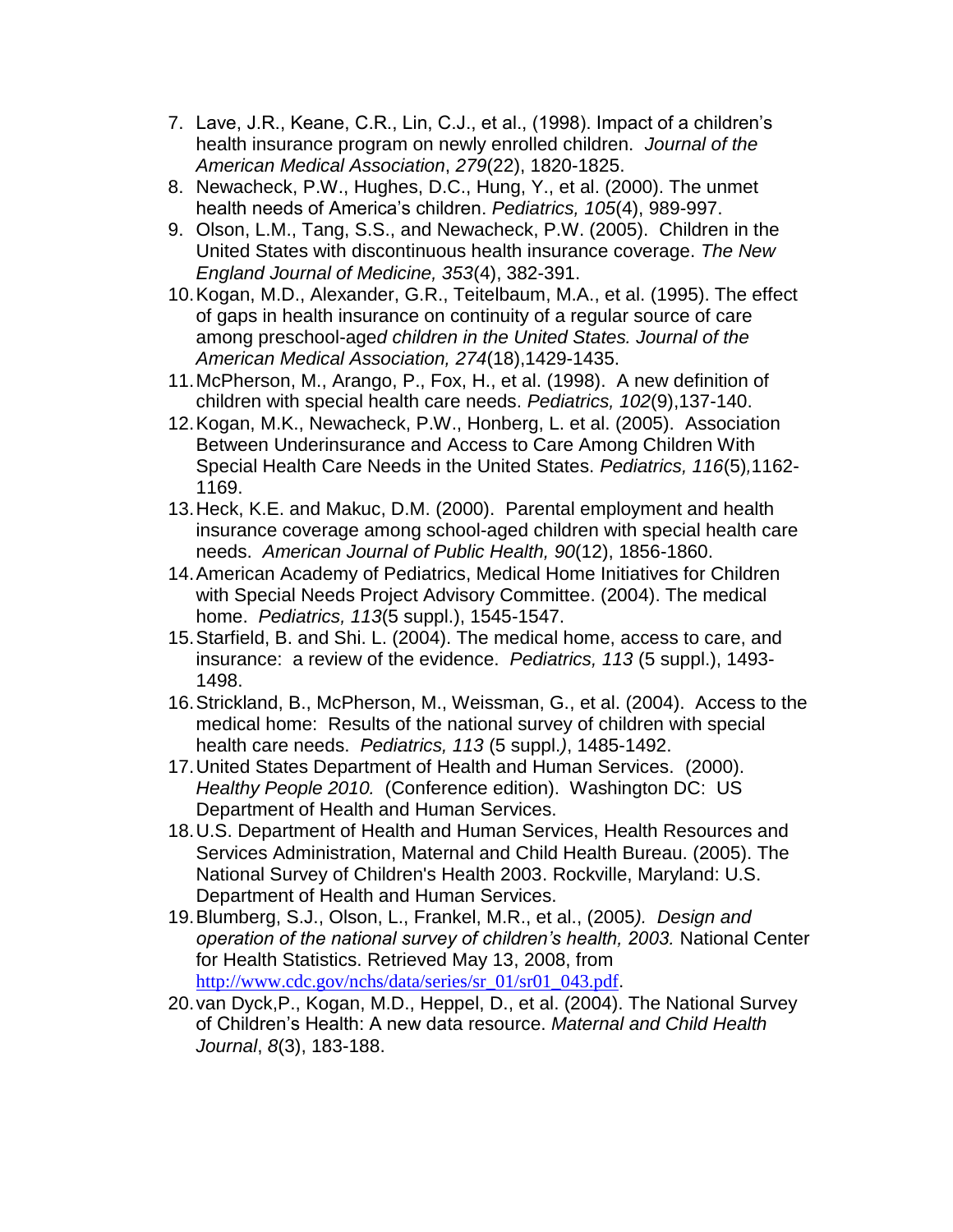- 21.Kogan, M.D. & Newacheck, P.W. (2007). Introduction to the volume on articles from the national survey of children"s health. *Pediatrics, 119*  (suppl.*)*, S1-S3.
- 22.Aday, L.A. and Andersen, R. (1974). A framework for the study of access to medical care. *Health Services Research, 9*(3), 208-220.
- 23.Bethel, C.D., Read, D., Brockwood, K, et al. (2004). Using existing population-based data sets to measure the American Academy of Pediatrics definition of medical home for all children and children with special health care needs. *Pediatrics, 113* (5 suppl.*)*, 1529-1537.
- 24.Zeni, M.B., Sappenfield, W., Thompson, D., and Chen, H. (2007). Factors associated with not having a personal health care provider for children in Florida. *Pediatrics, 119* (suppl.), S61-S67.
- 25.Research Triangle Institute. (2004). *SUDAAN User's Manual, Release 9.0.1*. Research Triangle Park, NC: Research Triangle Institute.
- 26.SAS Software. (2005). Cary, North Carolina: SAS Institute.
- 27.Krieger, N. (2000). Counting Accountability: Implications of the New Approaches to Classifying Race/Ethnicity in the 2000 Census. *American Journal of Public Health, 90*(11), 1687-1689.
- 28.U.S. Census Bureau. (2003). American Community Survey, Retrieved August 29, 2009,

<http://www.census.gov/acs/www/Products/Ranking/2003/R01T040.htm>.

29.U.S. Census Bureau. (2003). American Community Survey, Retrieved August 29, 2009,

<http://www.census.gov/acs/www/Products/Ranking/2003/pdf/R77T040.pdf>.

- 30.Webster, B. and Bishaw, A. (2007). Income, Earnings, and Poverty Data from the 2006 American Community Survey. U.S. Census Bureau, American Community Survey Reports, ACS-08. Washington, DC: U.S. Government Printing Office. Retrieved August 29, 2009, <http://www.census.gov/prod/2007pubs/acs-08.pdf>.
- 31.DeNavas-Walt, C., Proctor, B.D., and Smith. J. (2007). Income, Poverty and Health Insurance Coverage in the United States, 2006. U.S. Census Bureau, American Community Survey Reports, ACS-08. Washington, DC: U.S. Government Printing Office. Retrieved August 29, 2009, <http://www.census.gov/prod/2007pubs/p60-233.pdf>.
- 32.Goldhagen J., Remo, R., Bryant, T, et al. (2005). The Health Status of Southern Children: A Neglected Regional Disparity. *Pediatrics,116*(6)*,*  e746-e753.
- 33.U.S. Census Bureau (2003). *American Community Survey, Retrieved*: August 29, 2009, [http://www.statemaster.com/red/graph/lab\\_per\\_of\\_civ\\_emp\\_peo\\_in\\_ser\\_occ](http://www.statemaster.com/red/graph/lab_per_of_civ_emp_peo_in_ser_occ-civilian-employed-people-service-occupations)[civilian-employed-people-service-occupations](http://www.statemaster.com/red/graph/lab_per_of_civ_emp_peo_in_ser_occ-civilian-employed-people-service-occupations).
- 34.Andersen, R.M. (1995). Revisiting the behavioral model and access to medical care: does it matter? *Journal of Health and Social Behavior, 36*(1), 1-10.
- 35.Doty, M.M , Collins, S.R., Nicholson, J.L., et al. (2009)*. Failure to Protect: Why the Individual Insurance market Is Not a Viable Option for Most U.S.*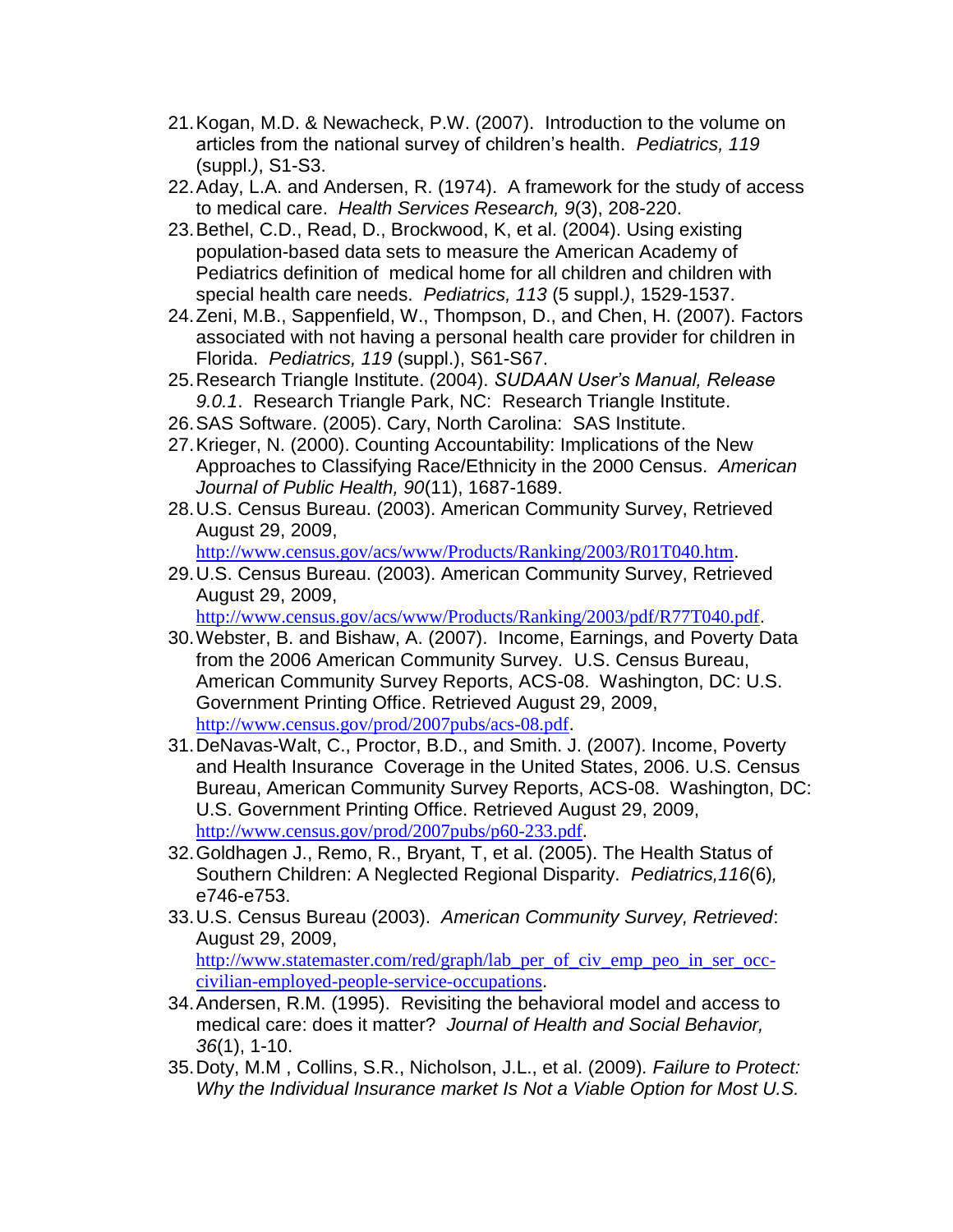*Families* The Commonwealth Fund. Retrieved August 30, 2009, from <http://www.commonwealthfund.org/publications>.

- 36.Fossett, J. and Thompson, F.J. (2006). Administrative responsiveness to the disadvantaged: the case of children"s health insurance. *Journal of Public Administration Research and Theory, 16*(3), 369-392.
- 37.Woolf, S.H. (2007). Future health consequences of the current decline in the US household income. *Journal of the American Medical Association, 298*(16), 1931-1933.
- 38.Danzinger, S. (2001, June). After welfare reform and an economic boom: why is child poverty still so much higher in the U.S. than in Europe? Paper presented at the 8th International Research Seminar of the Foundation for International Studies on Social Security, "Support for Children and their Parents," Sigtuna, Sweden.

#### **Table 1 Independent Variables in Relation to Aday and Andersen Access to Medical Care Model**

| <b>Predisposing Factors</b> | Age: <1-4 years; 5-12 years; 13-17 years of age    |  |  |  |  |
|-----------------------------|----------------------------------------------------|--|--|--|--|
|                             | Ethnicity: Hispanic and non-Hispanic               |  |  |  |  |
|                             | Primary language spoken at home: English or not    |  |  |  |  |
|                             | English                                            |  |  |  |  |
|                             | Race: Black, not Black (includes unknown)          |  |  |  |  |
|                             | Family structure: Two parent (two biological       |  |  |  |  |
|                             | parents or a biological/step parent) and Single    |  |  |  |  |
|                             | parent                                             |  |  |  |  |
|                             | Education level of highest member adult household: |  |  |  |  |
|                             | high school education; high school; and above      |  |  |  |  |
|                             | high school                                        |  |  |  |  |
|                             | Gender: Female, Male                               |  |  |  |  |
| <b>Enabling Factors</b>     | Poverty status: below federal poverty level; 100-  |  |  |  |  |
|                             | 199% poverty level; 200-399% poverty level; 400%   |  |  |  |  |
|                             | and above; unknown poverty level                   |  |  |  |  |
|                             | Health insurance status of parents: one or both    |  |  |  |  |
|                             | parents having any kind of health insurance        |  |  |  |  |
|                             | coverage                                           |  |  |  |  |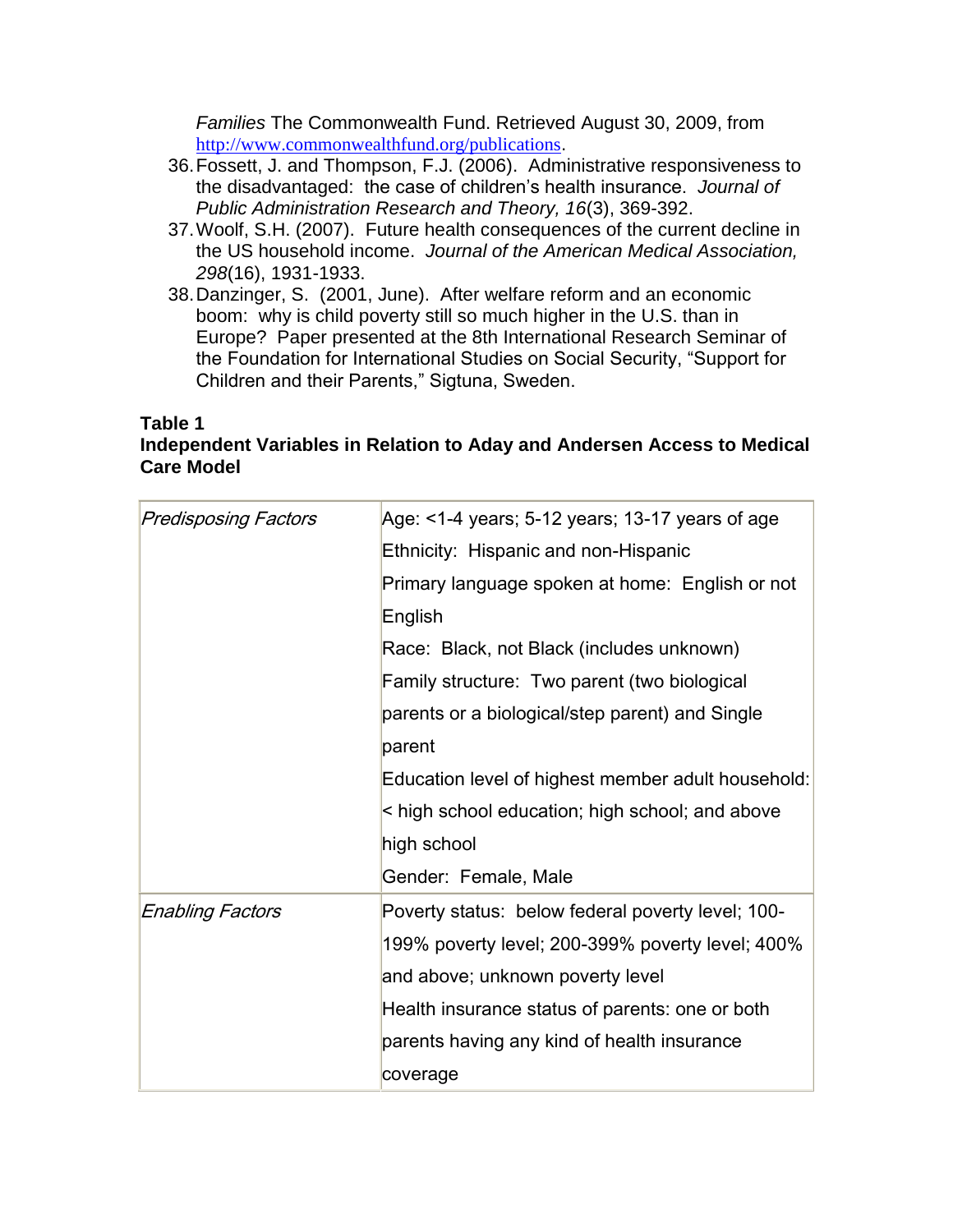|                     | Employment in household: One or more persons in       |  |  |  |  |  |
|---------------------|-------------------------------------------------------|--|--|--|--|--|
|                     | household employed 50 out of last 53 weeks            |  |  |  |  |  |
|                     | Medical home: Derived variable developed by the       |  |  |  |  |  |
|                     | Child and Adolescent Health Measurement Initiative    |  |  |  |  |  |
| <b>Need Factors</b> | Presence of a moderate or severe chronic              |  |  |  |  |  |
|                     | condition: Parent or guardian reported that the child |  |  |  |  |  |
|                     | had at least one of the acute and chronic conditions  |  |  |  |  |  |
|                     | listed in subdomain 3 of the 2003 National Survey     |  |  |  |  |  |
|                     | of Children's Health and a severity rating of         |  |  |  |  |  |
|                     | moderate or severe. The conditions included           |  |  |  |  |  |
|                     | learning disability, emotional, behavioral, and       |  |  |  |  |  |
|                     | physical conditions.                                  |  |  |  |  |  |
|                     |                                                       |  |  |  |  |  |
|                     | Presence of a special health care need: Parent or     |  |  |  |  |  |
|                     | guardian reported the child needed 1 or more of the   |  |  |  |  |  |
|                     | 5 indicators from the Children with Special Health    |  |  |  |  |  |
|                     | Care Need Screener in subdomain 2 of the NSCH:        |  |  |  |  |  |
|                     | prescription medications, special services, physical  |  |  |  |  |  |
|                     | limitation, special therapy, and counseling. The      |  |  |  |  |  |
|                     | special need lasted or was expected to last 12        |  |  |  |  |  |
|                     | months or longer and was due to a medical,            |  |  |  |  |  |
|                     | behavioral, or other health condition                 |  |  |  |  |  |

### **Table 2 Weighted and Unweighted Frequencies of Florida Children by Health Insurance Coverage and Independent Variables**

|           | Weighted             | Weighted   | Weighted                             |
|-----------|----------------------|------------|--------------------------------------|
|           |                      |            | Frequency Frequency of Percentage of |
| Un-       | of all               |            | Children with Children with 95%      |
|           | weighted Children in | Inadequate | Inadequate Confi                     |
| Frequency | Florida              | Health     | Health                               |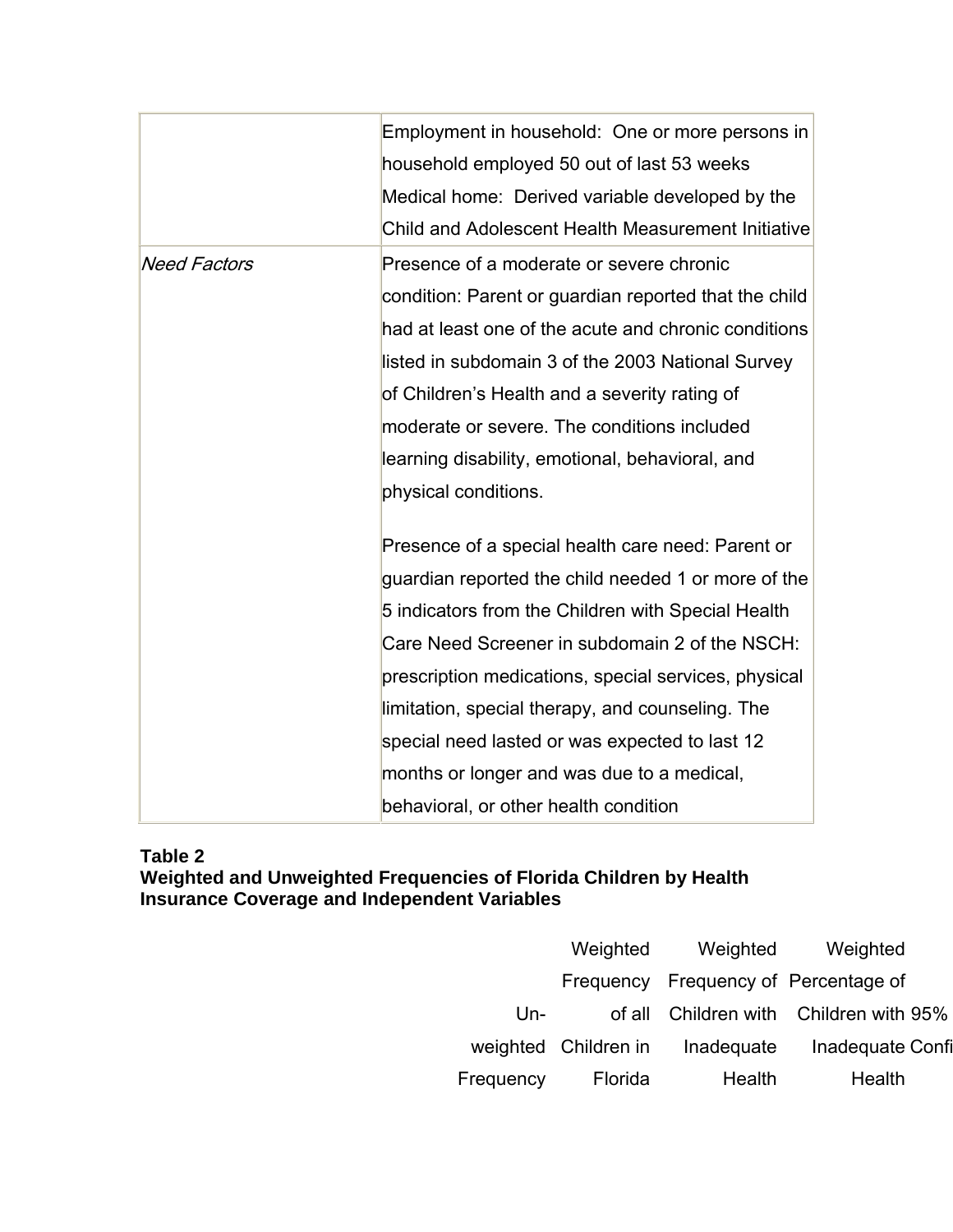|                                     |       |           | Insurance | Insurance |
|-------------------------------------|-------|-----------|-----------|-----------|
|                                     |       |           | Coverage  | Coverage  |
|                                     |       |           |           |           |
| Overall                             | 2,091 | 3,855,671 | 785,617   | 20.4      |
|                                     |       |           |           |           |
| <b>Predisposing Factors</b>         |       |           |           |           |
| Child age 0 to 4                    | 554   |           |           | 19.1      |
|                                     |       | 1,040,146 | 198,968   |           |
| Child age 5 to 12                   | 905   |           |           | 19.2      |
|                                     |       | 1,743,573 | 334,566   |           |
| Child age 13 to 17                  | 632   |           |           | 23.5      |
|                                     |       | 1,071,952 | 252,083   |           |
| Male gender                         | 1,038 | 1,966,085 | 405,139   | 20.6      |
| Hispanic ethnicity                  | 535   |           |           | 31.6      |
|                                     |       | 724,040   | 228,730   |           |
| Primary language in household not   | 340   |           |           | 41.5      |
| English                             |       | 504,280   | 209,349   |           |
| <b>Black race</b>                   | 282   |           |           | 24.3      |
|                                     |       | 778,468   | 188,924   |           |
| Not a two parent family             | 609   |           |           | 28.4      |
|                                     |       | 1,184,010 | 335,866   |           |
| Parents have less than high school  | 109   |           |           | 43.2      |
| education                           |       | 293,357   | 126,855   |           |
| Parents have high school education, | 402   |           |           | 27.0      |
| no college                          |       | 1,034,051 | 279,459   |           |
|                                     |       |           |           |           |

# Enabling Factors

|                            |     | $\sim$                   |
|----------------------------|-----|--------------------------|
| Family below poverty level | つらつ | $\overline{\phantom{a}}$ |
|                            | ᇰᇰᄼ | ےت                       |
|                            |     |                          |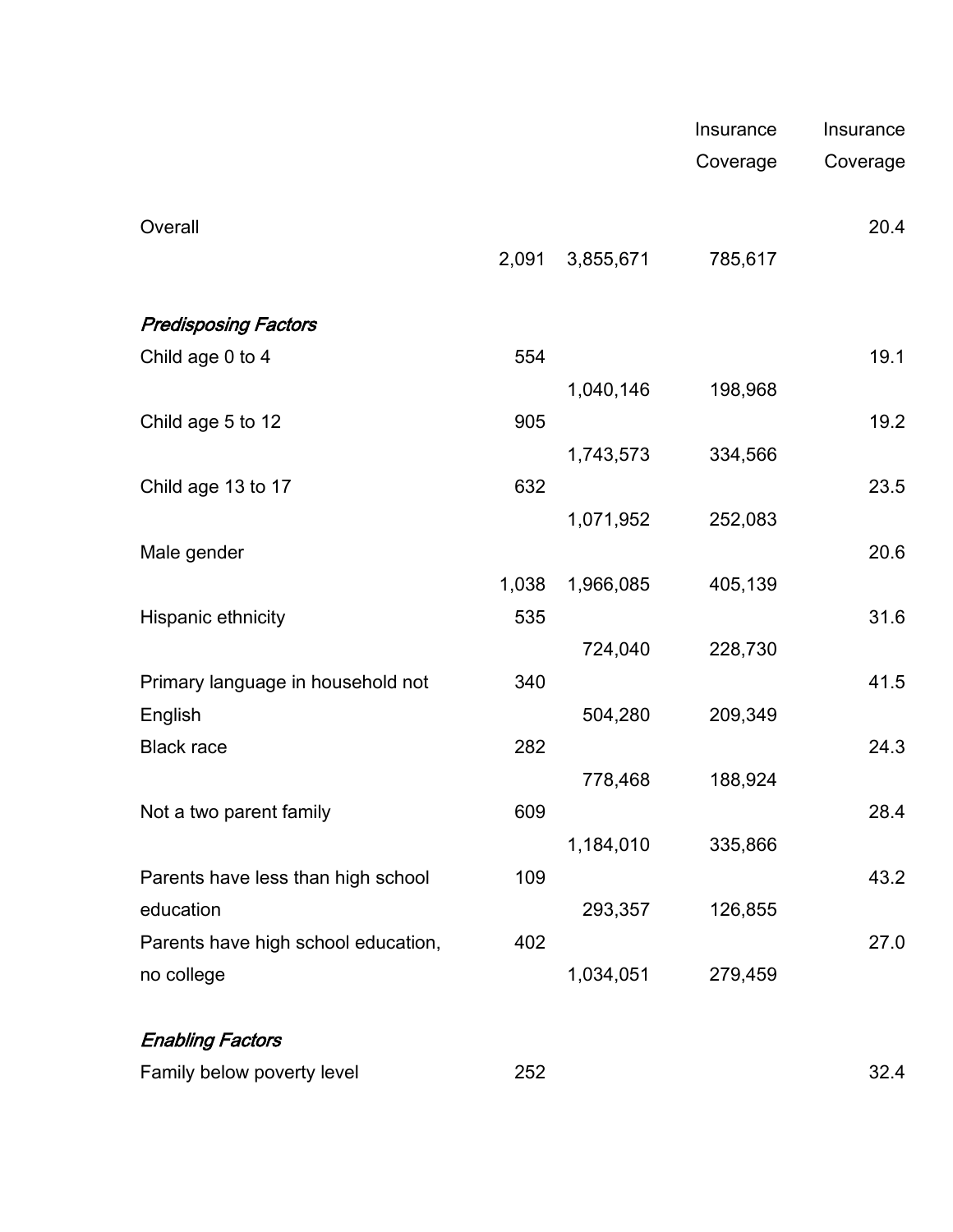|                                     |       | 647,699   | 209,613 |      |
|-------------------------------------|-------|-----------|---------|------|
| Family 100% to 199% poverty level   | 432   |           |         | 31.0 |
|                                     |       | 960,512   | 297,786 |      |
| Family 200% to 399% poverty level   | 603   |           |         | 13.0 |
|                                     |       | 1,017,957 | 131,961 |      |
| Family poverty level unknown        | 197   |           |         | 26.7 |
|                                     |       | 360,039   | 96,237  |      |
| Neither parent has health insurance | 368   |           |         | 54.5 |
|                                     |       | 706,531   | 385,372 |      |
| No one in the household was         | 164   |           |         | 31.6 |
| employed full time                  |       | 324,678   | 102,673 |      |
| Child did not have medical home     |       |           |         | 25.0 |
|                                     | 1,145 | 2,151,597 | 538,929 |      |
|                                     |       |           |         |      |
| <b>Need Factors</b>                 |       |           |         |      |
| Child had chronic moderate or       | 305   |           |         | 25.9 |
| severe condition                    |       | 568,652   | 147,331 |      |
| Child had special health care needs | 367   |           |         | 18.2 |
|                                     |       | 696,685   | 127,066 |      |
| Table 3                             |       |           |         |      |

**Prevalence of Florida Children with Inadequate Health Care Coverage by Independent Variables**

| Fstimated     |                      |
|---------------|----------------------|
| Number of     |                      |
| Children with |                      |
| Inadequate    |                      |
| Health        |                      |
|               | Insurance Percentage |
|               |                      |

Estimated Total Children with Inadequate 100.0%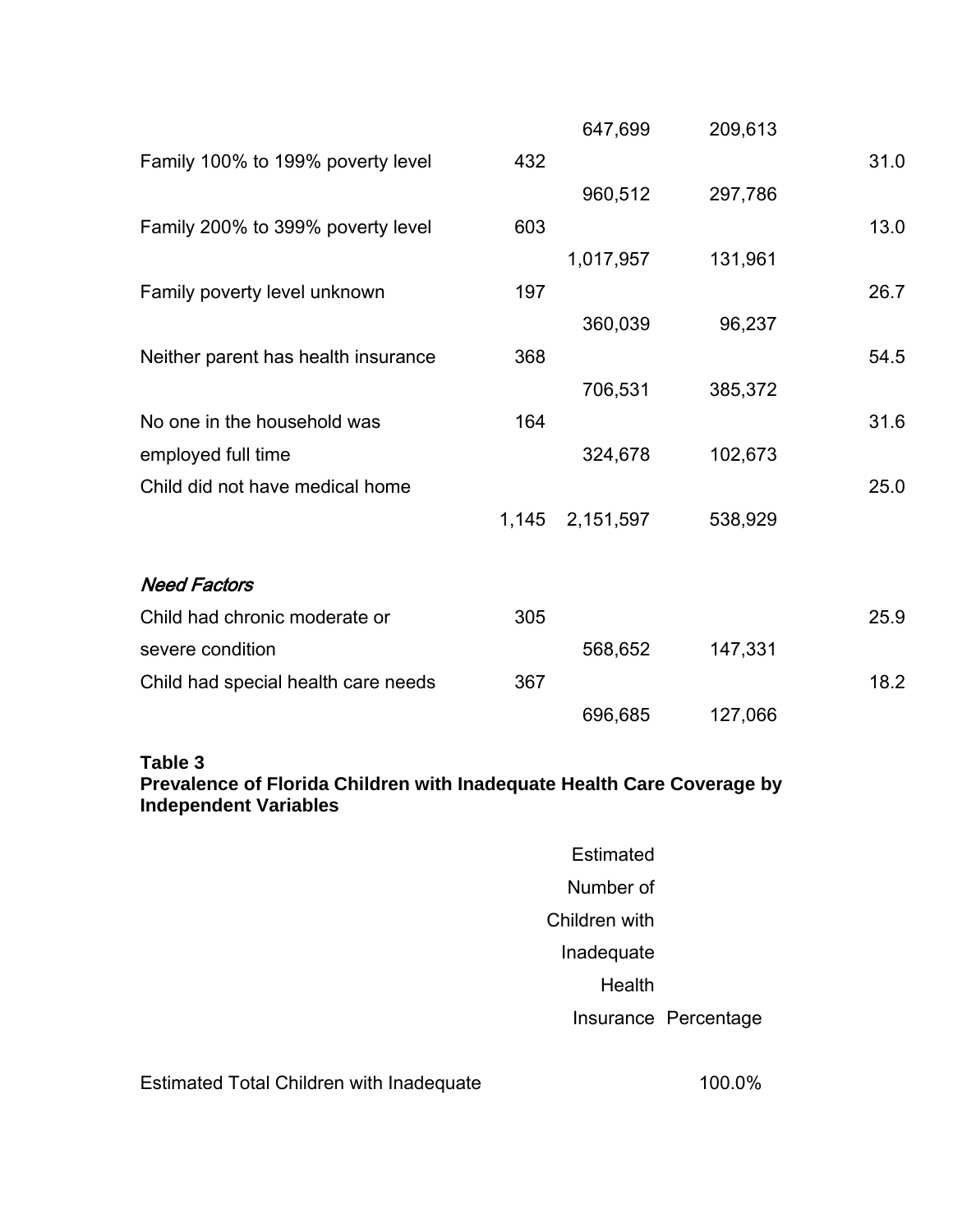| <b>Health Insurance Coverage</b>          | 785,617 |       |
|-------------------------------------------|---------|-------|
| <b>Predisposing Factors</b>               |         |       |
| Child age 0 to 4                          |         | 25.3% |
|                                           | 198,968 |       |
| Child age 5 to 12                         |         | 42.6% |
|                                           | 334,566 |       |
| Child age 13 to 17                        |         | 32.1% |
|                                           | 252,083 |       |
| Male gender                               | 405,139 | 51.6% |
| Hispanic ethnicity                        |         | 29.1% |
|                                           | 228,730 |       |
| Primary language in household not English |         | 26.6% |
|                                           | 209,349 |       |
| <b>Black race</b>                         |         | 24.0% |
|                                           | 188,924 |       |
| Not a two parent family                   |         | 42.8% |
|                                           | 335,866 |       |
| Parents have less than high school        |         | 16.1% |
| education                                 | 126,855 |       |
| Parents have high school education, no    |         | 35.6% |
| college                                   | 279,459 |       |
| <b>Enabling Factors</b>                   |         |       |
| Family below poverty level                |         | 26.7% |
|                                           | 209,613 |       |
| Family 100% to 199% poverty level         |         | 37.9% |
|                                           | 297,786 |       |
| Family 200% to 399% poverty level         |         | 16.8% |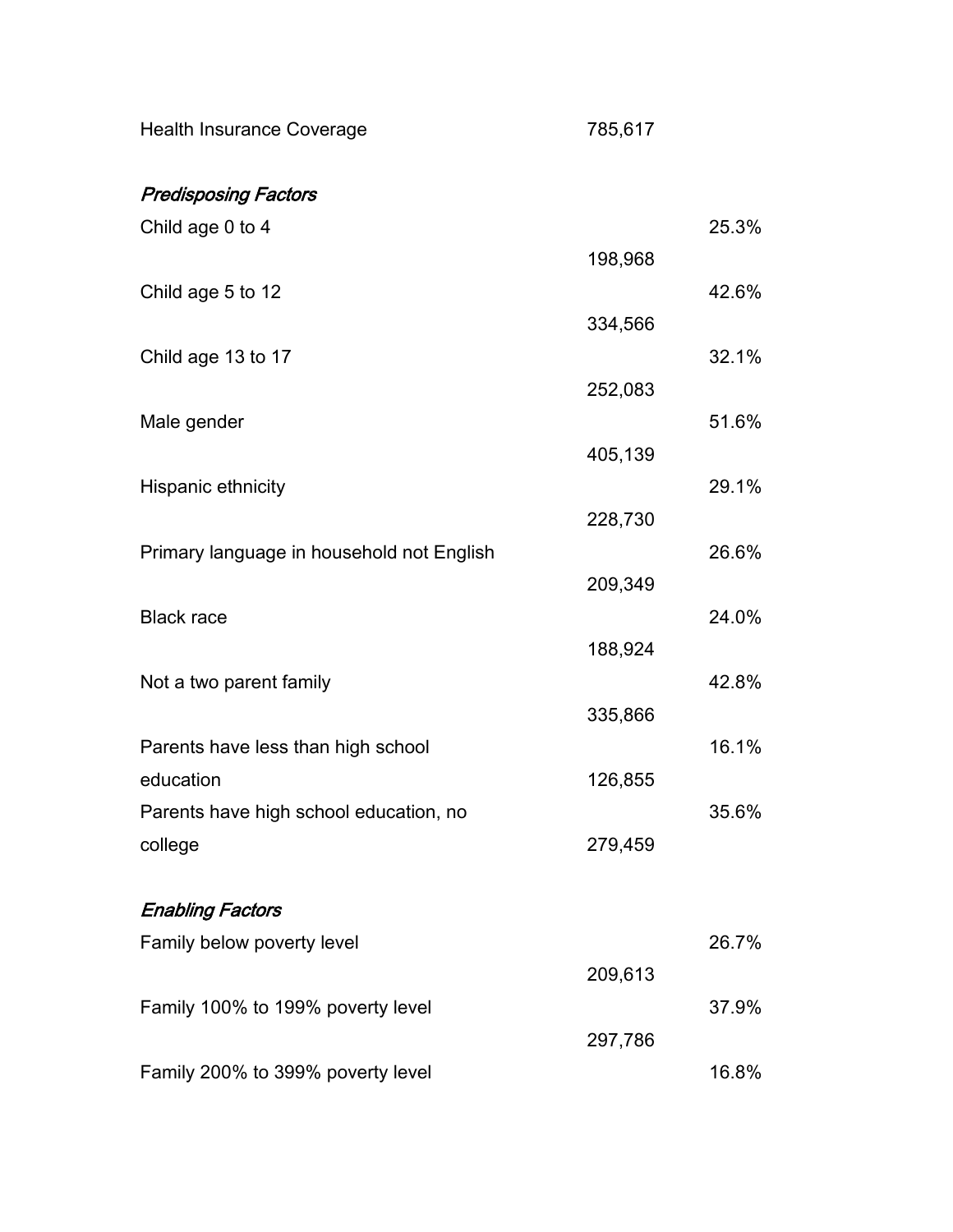|                                           | 131,961 |       |
|-------------------------------------------|---------|-------|
| Family poverty level unknown              |         | 12.2% |
|                                           | 96,237  |       |
| Neither parent has health insurance       |         | 49.1% |
|                                           | 385,372 |       |
| No one in the household was employed full |         | 13.1% |
| time                                      | 102,673 |       |
| Child did not have medical home           |         | 68.6% |
|                                           | 538,929 |       |
| <b>Need Factors</b>                       |         |       |
| Child had chronic moderate or severe      |         | 18.8% |
| condition                                 | 147,331 |       |
| Child had special health care needs       |         | 16.2% |
|                                           | 127,066 |       |

## **Table 4**

#### **Adjusted and Unadjusted Odds Ratios for Florida Children with Inadequate Health Insurance Coverage by Risk Factors**

|                             | Inadequate           |                     | Inadequate |                                        |
|-----------------------------|----------------------|---------------------|------------|----------------------------------------|
|                             | Health               |                     |            | Health                                 |
|                             | Insurance            | 95% Lower 95% Upper |            | Insurance 95%                          |
|                             | <b>Adjusted Odds</b> |                     |            | Confidence Confidence Un-Adjusted Conf |
|                             | Ratio                | Limit               | Limit      | <b>Odds Ratio</b>                      |
| <b>Predisposing Factors</b> |                      |                     |            |                                        |
| Child age 0 to 4            | Referent             |                     |            |                                        |
| Child age 5 to 12           | 1.21                 | 0.78                | 1.87       | 1.00                                   |
| Child age 13 to 17          | 1.52                 | 0.95                | 2.44       | 1.30                                   |
|                             |                      |                     |            |                                        |
| Female gender               | Referent             |                     |            |                                        |
| Male gender                 | 0.99                 | 0.72                | 1.37       | 1.03                                   |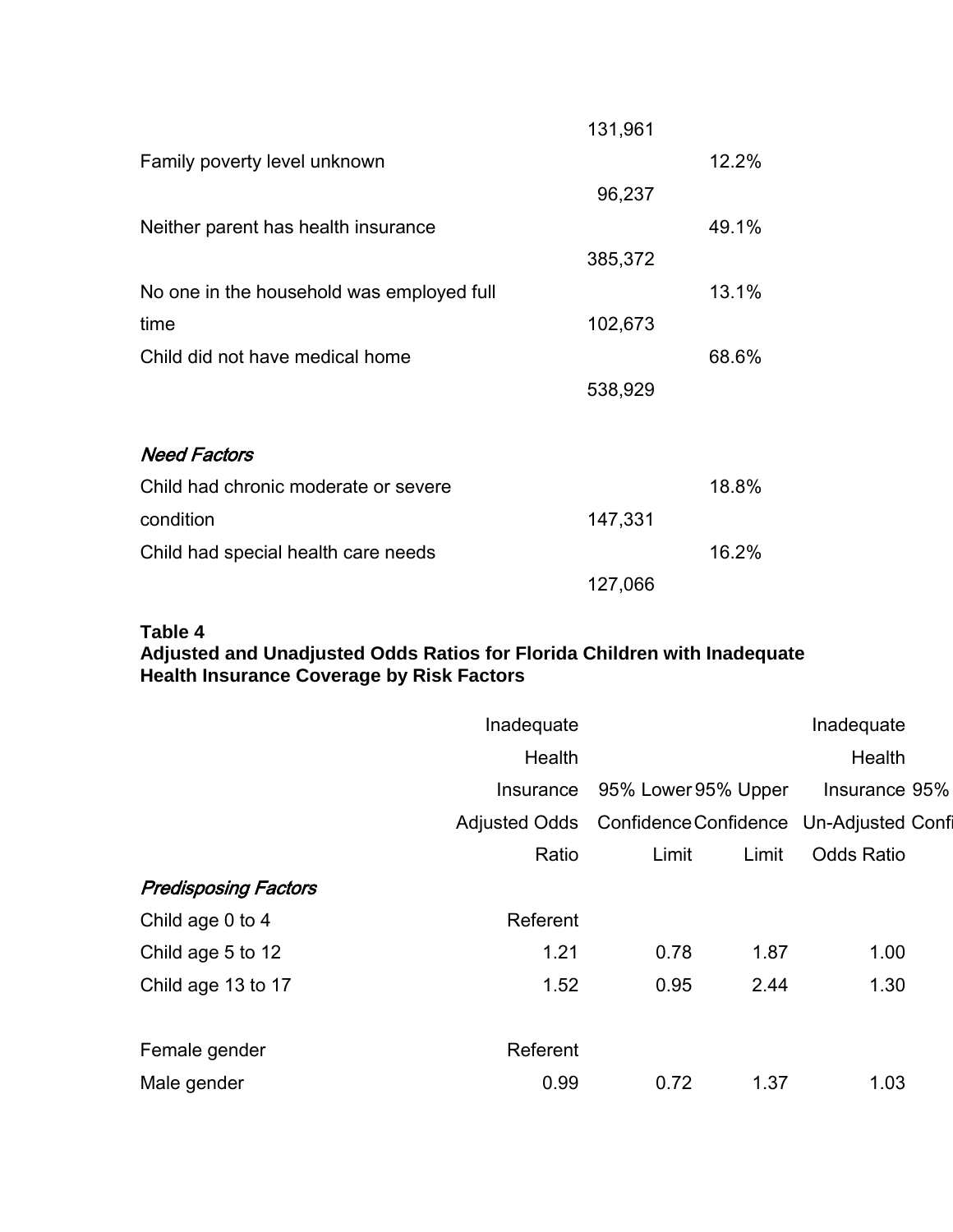| Non-Hispanic ethnicity                            | Referent |      |      |      |
|---------------------------------------------------|----------|------|------|------|
| Hispanic ethnicity                                | 0.73     | 0.42 | 1.28 | 2.11 |
| Primary language in household<br>English          | Referent |      |      |      |
| Primary language in household not<br>English      | 1.87     | 1.03 | 3.37 | 3.42 |
| Non-Black race                                    | Referent |      |      |      |
| <b>Black race</b>                                 | 1.38     | 0.88 | 2.17 | 1.33 |
| Two parent family                                 | Referent |      |      |      |
| Not a two parent family                           | 1.22     | 0.84 | 1.76 | 1.94 |
| Parents have more than high school<br>education   | Referent |      |      |      |
| Parents have less than high school<br>education   | 1.71     | 0.88 | 3.30 | 4.32 |
| Parents have high school education,<br>no college | 1.25     | 0.84 | 1.84 | 2.10 |
| Table 4, continued                                |          |      |      |      |
|                                                   |          |      |      |      |

| Inadequate                                     |        |       | Inadequate                                            |
|------------------------------------------------|--------|-------|-------------------------------------------------------|
| Health                                         |        |       | Health                                                |
| Insurance 95% Lower 95% Upper<br>Insurance 95% |        |       |                                                       |
|                                                |        |       | Adjusted Odds Confidence Confidence Un-Adjusted Confi |
| <b>Odds Ratio</b>                              | I imit | Limit | Ratio                                                 |

```
Enabling Factors
```